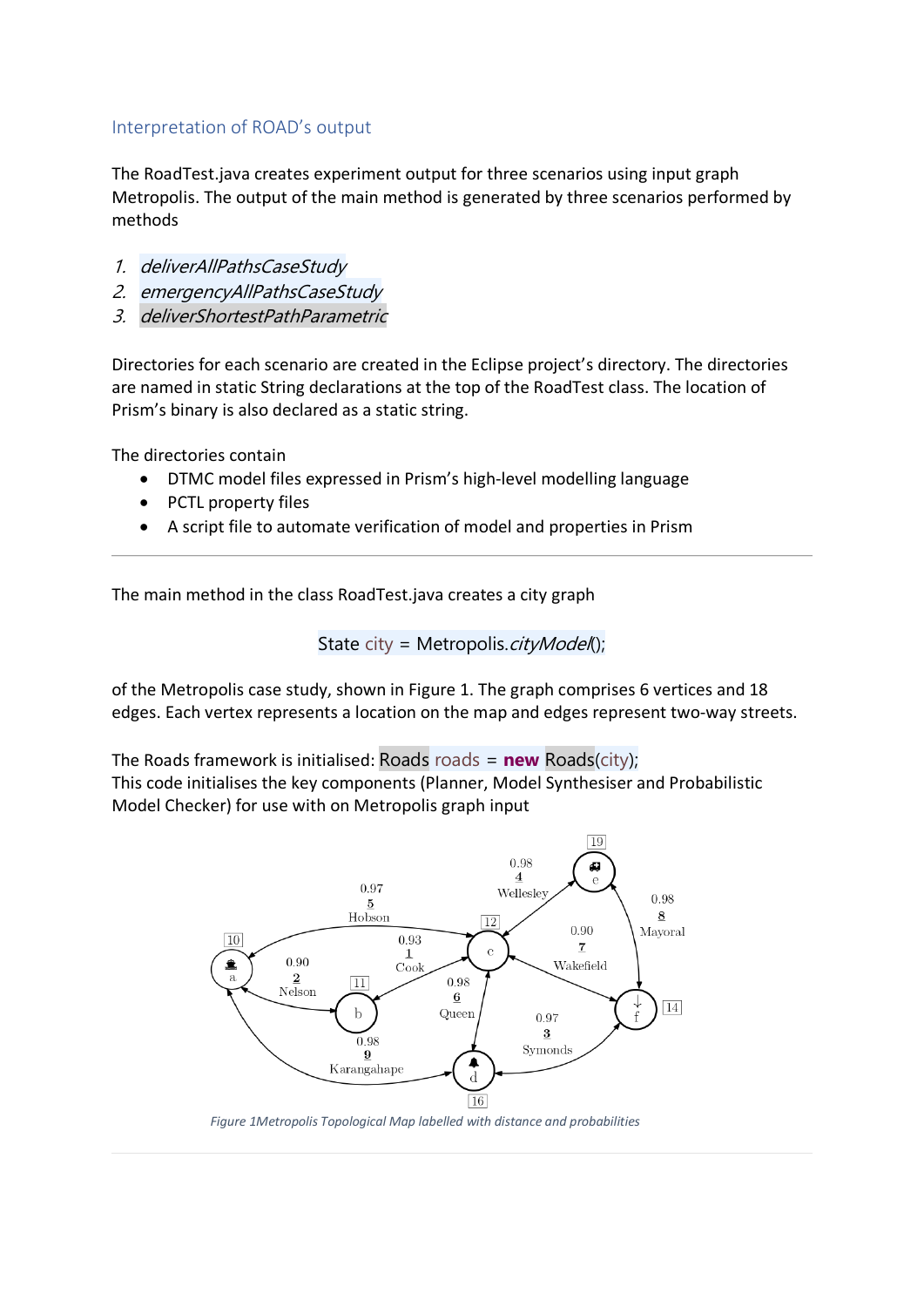## Scenario 1: deliverAllPathsCaseStudy

*In this scenario, a Deliver task transports 10 resources from Metropolis' supply vertex a to the destination vertex f. Upon arrival, an auditing task is performed.* 

We use Roads to model check each possible path between a and f against the PCTL properties:

**P** P=?[F(tasksuccess=1)] **R** R=?[C]

to verify the probability a Deliver task is successful and the cost of attempting the task relative to the rewards structure associating distance to transitions in the path.

All paths between a -> f are computed by the Planner, stored in an ArrayList of Path objects:

 $[[(a : b), (b : c), (c : f)],$  $[(a : b), (b : c), (c : d), (d : f)],$  $[(a : b), (b : c), (c : e), (e : f)],$  $[(a : c), (c : f)],$  $[(a : c), (c : d), (d : f)],$  $[(a : c), (c : e), (e : f)],$  $[(a : d), (d : f)],$  $[(a : d), (d : c), (c : f)],$  $[(a:d), (d:c), (c:e), (e:f)]]$ 

For each path a model and success and cost properties are synthesised and verified

RoadModel model = synth.synthesise(deliver, path); RoadResult pmcResult = prob.verify(model, succ,cost);

The console output is below. Each line comprises: path, probabilistic model checking result for **P** and **R**, number of states, and number of transitions in the model. The total amount of time required to complete model checking is 554ms.

Deliver (All Paths) Scenario a -> b -> c -> f 0.70162 8.6714 20 28 a -> b -> c -> d -> f 0.74106 10.279 21 30 a -> b -> c -> e -> f 0.74870 12.682 21 30 a -> c -> f 0.81310 11.672 19 26 a -> c -> d -> f 0.85882 13.535 20 28 a -> c -> e -> f 0.86767 16.320 20 28 a -> d -> f 0.88538 11.821 19 26 a -> d -> c -> f 0.80506 21.387 20 28 a -> d -> c -> e -> f 0.85909 25.989 21 30 554ms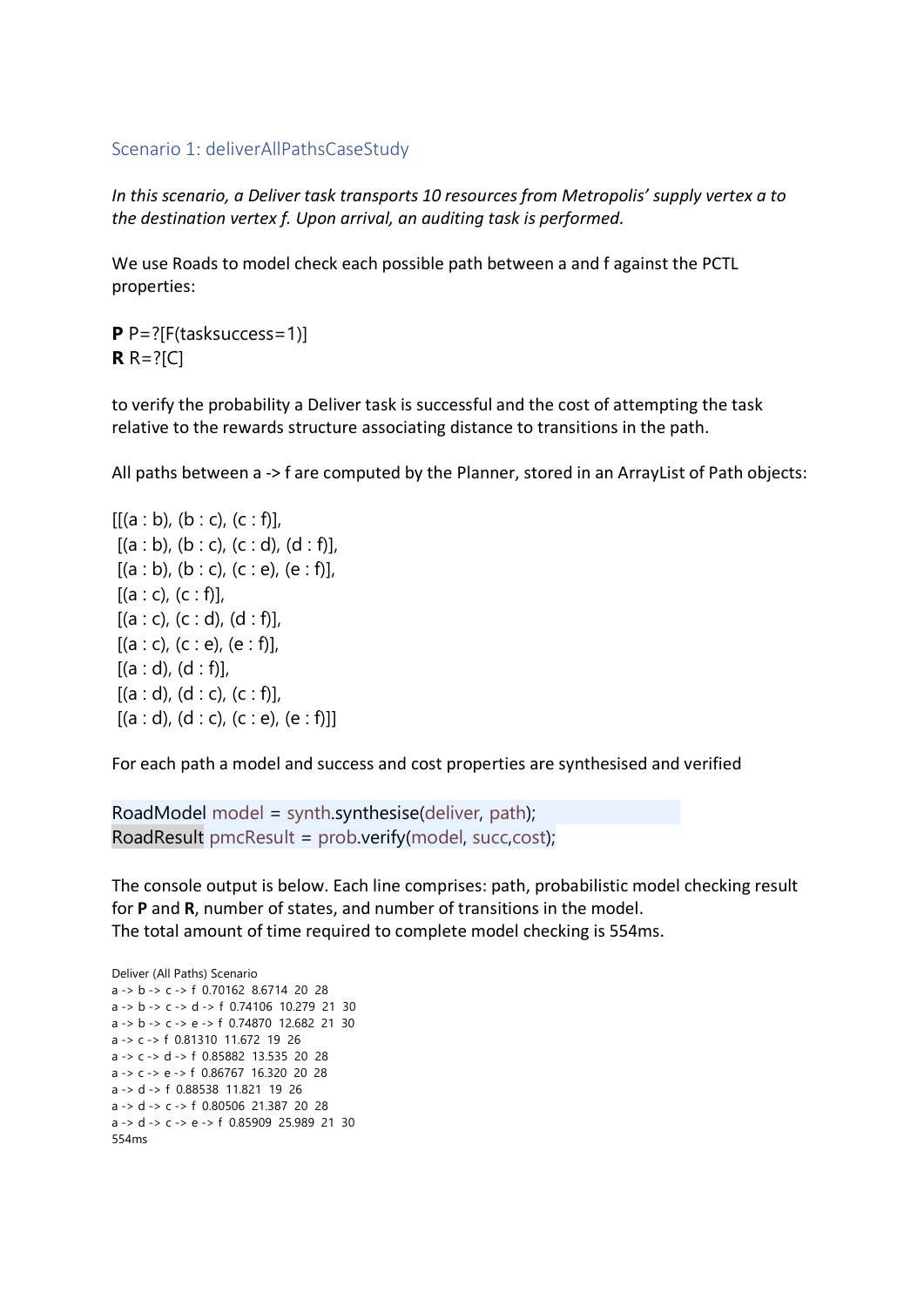In the directory projectpath+*deliverScenarioPath* ROADS generates nine Prism model files corresponding to each path and a file storing properties **P** and **R**. A script file is generated to automatically verify each model against **P** and **R**.

## Scenario 2: emergencyAllPathsScenario

*In this scenario, an Emergency task travels from vertex e to attend an alarm notification at vertex d.*

To verify the probability an Emergency task is successful and the cost of attempting the task relative to the rewards structure associating distance to transitions in the path.

We use Roads to model check each possible path between e and d against the PCTL properties **P** and **R**.

All paths between e -> d are computed by the Planner, stored in an ArrayList of Path objects:

 $[[(e : c), (c : d)],$  $[(e : c), (c : f), (f : d)],$  $[(e : c), (c : b), (b : a), (a : d)],$  $[(e : c), (c : a), (a : d)],$  $[(e : f), (f : d)],$  $[(e : f), (f : c), (c : d)],$  $[(e : f), (f : c), (c : b), (b : a), (a : d)],$  $[(e : f), (f : c), (c : a), (a : d)]]$  $[(e : c), (c : d)]$  $[(e : c), (c : f), (f : d)]$  $[(e : c), (c : b), (b : a), (a : d)]$  $[(e : c), (c : a), (a : d)]$ 

For each path a model and success and cost properties are synthesised and verified

RoadModel model = synth.synthesise(emergency, path); RoadResult pmcResult =  $prob.\nvert$  model, succ, cost);

The console output is below. Each line comprises: path, probabilistic model checking result for **P** and **R**, number of states, and number of transitions in the model. The total amount of time required to complete model checking is 285ms.

Emergency All Paths Scenario e -> c -> d 0.93178 9.7812 12 16 e -> c -> f -> d 0.83004 13.371 13 18 e -> c -> b -> a -> d 0.77990 14.043 14 20 e -> c -> a -> d 0.90383 17.281 13 18 e -> f -> d 0.92227 10.831 12 16 e -> f -> c -> d 0.83860 19.950 13 18 e -> f -> c -> b -> a -> d 0.70191 23.786 15 22 e -> f -> c -> a -> d 0.81344 26.700 14 20